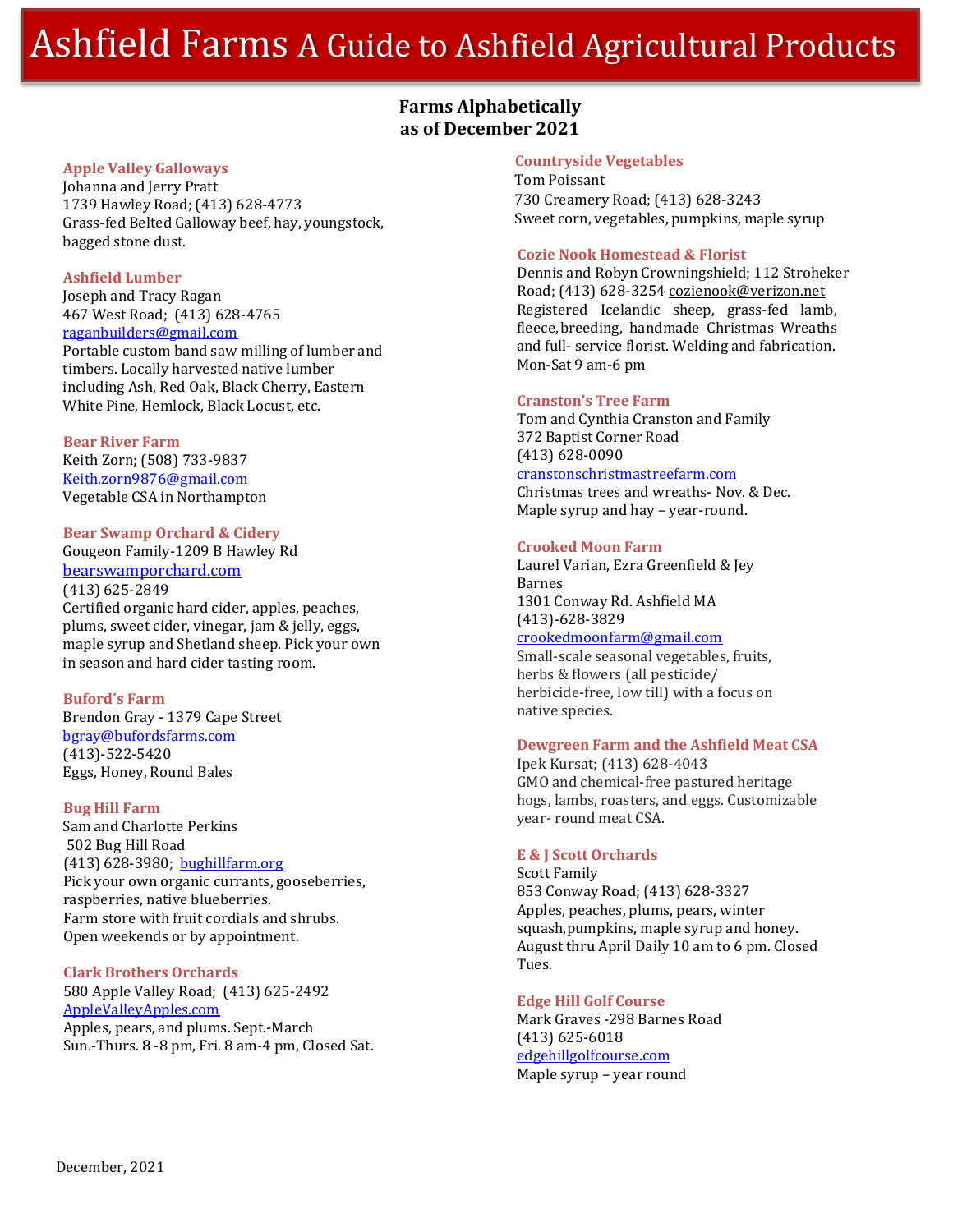# Ashfield Farms A Guide to Ashfield Agricultural Products

# **Foxtrot Herb Farm** Abby Ferla and Christopher Sabo 1237 Baptist Corner Rd. Foxtrotherbfarm.com [foxtrotherbfarm@gmail.com](mailto:foxtrotherbfarm@gmail.com) certified organic fresh and dried culinary

and medicinal herbs using no-till methods and lowfossil-fuel inputs.

### **Dennis Gould**

230 Spruce Corner Road (413) 628-4456; Firewood – year round

# **Glaciermeadow Farm**

P.O. Box 2011 Ashfield, MA 01330 [glaciermeadow@gmail.com](mailto:glaciermeadow@gmail.com) Seasonal Beach Plum Jelly

#### **Gray's Sugarhouse** 38 Barnes Road

[grayssugarhouse.com](http://grayssugarhouse.com/) (413) 625-6559 Maple products year round at the farm and by mail order, also hay.

#### **Heart Beet Gardens**

Holly Wescott; (413) 628-4613 Greens and Eggs, Come see us at the Ashfield Farmer's Market

# **Holguer Hill Farm**

Lynn Benson 335 Hill Road; (413) 522-5191 Angus cattle, hay.

# **Humble Abode**

#### Permaculture Nursery Davis@humbleabodenursery.com

Perennial food plants for those who want to increase their self-sufficiency and enjoy nourishment that can't be bought in a store. Field grown in Ashfield.

# **David Kulp**

(413) 625-1045 Seasonal fruits (raspberries, blueberries, apples, grapes) and cut flowers. Retail and wholesale.

# **Lazy Chicken Farm**

The Roberts/Henry Family Lazychickenfarm.com 119 Pfersick Road Free-range eggs, seasonal produce and provide trees to Emmet Van Driesche

December, 2021

### **Lanoue Farm**

 David and Amy Lanoue 242 Watson-Spruce Corner Rd. Maple Products year round

# **Lil – Hi Farm**

 Alan and Shirley Lily and Family 1592 Bug Hill Road (413) 628-4577 Hay – year round

## **Paddy Flat Farm**

Tristan and Joan Arsenault, and Ulanda Denosky-Smart 314 Norton Hill Road 401-345-5744 ulandasmart@gmail.com sustainably grown vegetables.

## **Pieropan Christmas Tree Farm**

Emmet Van Driesche Pfersick Road; (413) 369-6016 Christmas trees and Balsam boughs, Nov.-Dec.

# **Porter Family Farm**

Josh and Anne Porter and Family 93 Steady Lane Rd. (413) 348-5767 facebook.com/porterfamilyfarm

#### **Robert Bros. Lumber Co.**

Leonard and Joan Roberts 1450 Spruce Corner Rd. (413) 628-3333; [robtlbr@mtdata.net](mailto:robtlbr@mtdata.net) Rough green/dried native/kiln dried lumber, specialty timber, bark mulch, sawdust, long length/cut & split firewood

# **Robertson Brothers**

Bob and Chris Robertson 2003 Conway Road; (413) 628-0126 Dairy, firewood – year-round.

#### **Spring Water Farm**

Donna and Will Elwell 2081 Baptist Corner Road (413) 625-9975 [springwater@hughes.net](mailto:springwater@hughes.net)

Seasonal fruits and vegetables; see us at the Ashfield Fall Festival

# **South Face Farm**

Tom McCrumm and Judy Haupt 755 Watson-Spruce Corner Rd. (413) 628-3268 southfacefarm.com Maple products year-round and mail order